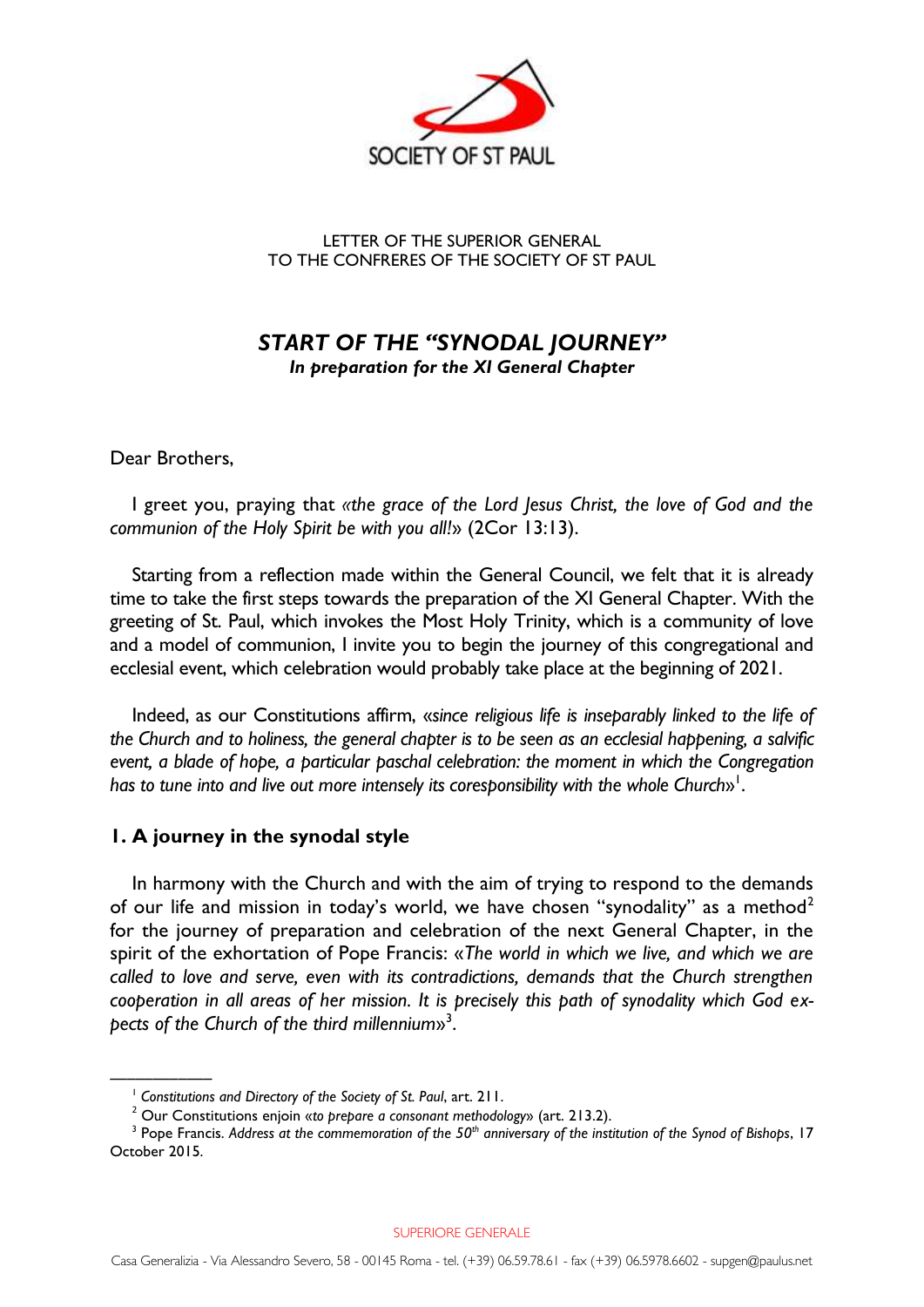As members of the Church, we want to experience this "journeying together", trying to find out what the Spirit of the Lord expects of us, in an itinerary of discernment that, starting from our Pauline identity, helps us to look with objectivity: a) the different realities of our Congregation: the people who constitute it, the community and the spiritual life, the vocation ministry, the formation, the apostolic initiatives, the administration and the economy; b) the reality of the universal Church and of the local churches where we are present; c) the context of the communication culture and its transformations with the advent of digital technologies; d) the reality of the men and women we are called to serve, who live in concrete environments (social, cultural, political, economic, etc.), and especially those who face particular situations of precariousness such as poverty (material and spiritual), migrations, inequalities, the devastation of creation, etc.

## **2. In "listening" towards the XI General Chapter**

As apostles-communicators and as consecrated persons we want to start a synodal journey in view of the celebration of the XI General Chapter, a path that requires above all the continuous exercise of listening. In fact, a General Chapter:

- «*Is a time of listening to the Spirit who spoke to the founders and continues to speak to the heart of the members of the Institute, to question them in their experiences and concrete realities*» 4 .
- «*Is the time for listening to the Lord Who speaks to us through signs of the times; a time for mutual listening and therefore of openness to what the Lord communicates to us through our brothers; time to serenely and without prejudice compare our projects with those of other people*» 5 .
- «*Is also a time to renew obedience to the Spirit that inspires prophecy. This is an indispensable value for consecrated life, inasmuch as it is a special form of participation in the prophetic mission of Christ*» 6 .
- *«Is a time to listen to the voice of those who struggle under the weight of the Institute's activities, the cries of the dissatisfied and those of the satisfied, to let themselves be guided by the successes in human initiatives and let themselves be instructed by failures. It is a time in which injuries can be inflicted, in the choice of persons, or in discussions about future projects when desires are not accepted. It is above all a favourable time to deepen the charism, one's identity, to grow in the sense of belonging to the Institute*» 7 .

<sup>––––––––––––</sup> <sup>4</sup> Aitor Jiménez Echave, *The Chapter as a juridical reality*, in Aitor Jiménez Echave – Santiago González Silva – Nicla Spezzati, *In the synodal style. Paths of capitular collegiality*, Vatican, Libreria Editrice Vaticana, 2017, p. 88.

<sup>&</sup>lt;sup>5</sup> Pope Francis. Address to the participants of the General Chapter of the Pious Disciples of the Divine Master, 22 May 2017.

<sup>6</sup> Ibidem.

<sup>7</sup> Aitor Jiménez Echave, *The Chapter as a juridical reality*, op. cit., p. 88.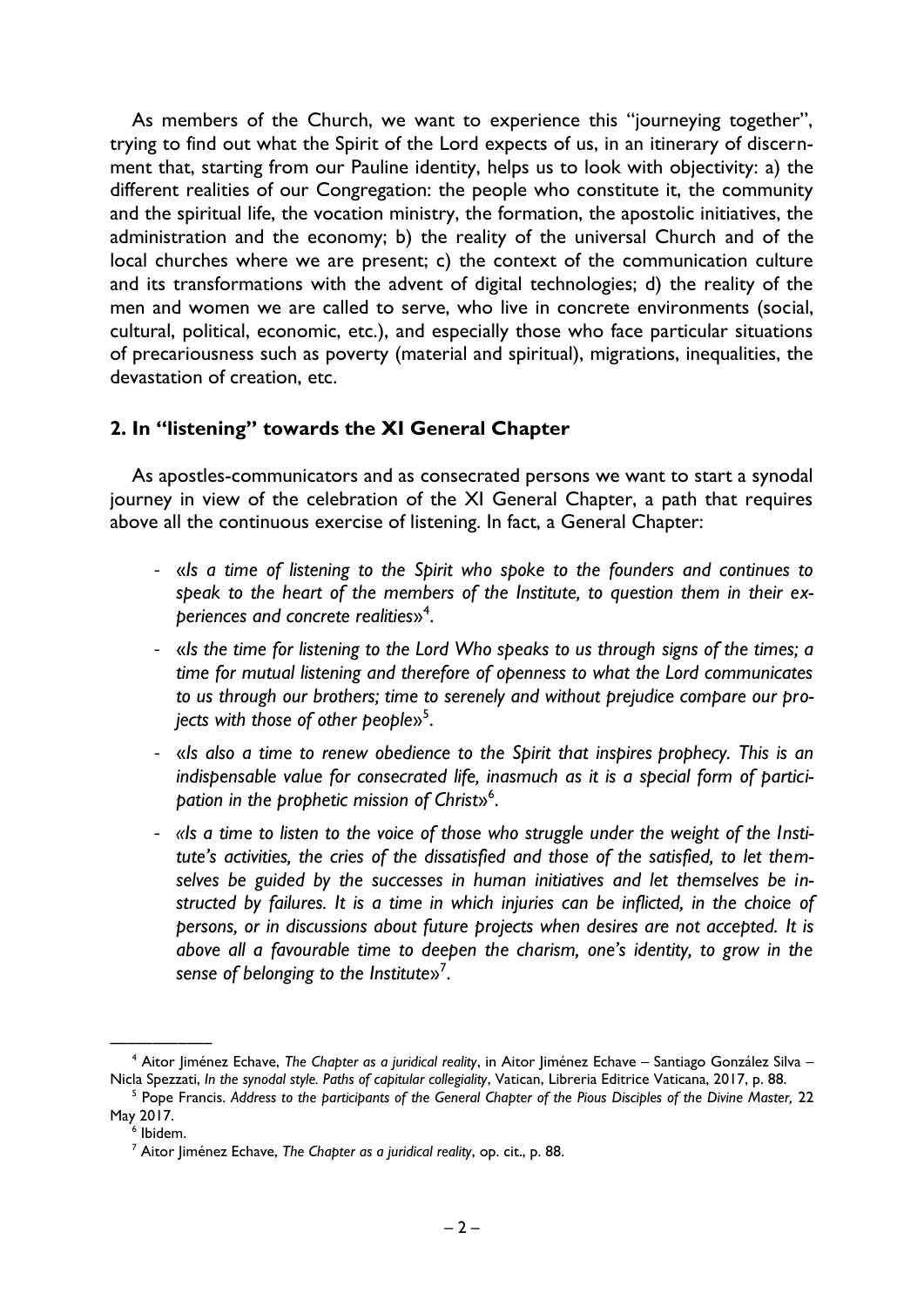In this perspective, it is necessary to realize that everyone has something to say and at the same time has something to learn from each other and, therefore, everyone is invited to get in tune with others and to welcome each other. This attitude must transpire in language and behaviour, in relationships, in choices, in the ordinary way of living<sup>8</sup>.

# **3. The phases of the synodal journey of preparation for the XI General Chapter**

Concretely, the synodal path towards the XI General Chapter will consist of the following phases:

- a) The "pre-preparatory phase": it is the compelling time for listening especially to our congregational reality.
- b) The "preparatory phase": six months preceding the realization of the Chapter.

Successively, there will be the "celebratory phase", which is the very event of the Chapter, which will be followed by its "implementation phase", that is, the commitment to put into practice the decisions of the chapter fathers in all the instances of the Government and with the collaboration of each individual member.

### **4. The pre-preparatory phase**

Now it is time to refer, in a special way, to the "pre-preparatory phase", designed to be lived in two stages:

- a) The first stage begins with this communication entitled "*Start of the synodal journey in preparation for the XI General Chapter",* and goes up to the Meeting of the Major Superiors, to be held in Rome from 11 to 14 November 2019. In this stage, there will be a work of involving all the members, so that each one indicates the great themes that provoke the Congregation. On this occasion, suggestions will also be made for the theme to be chosen for the XI General Chapter.
- b) The second stage of the "pre-preparation phase" goes from the Meeting of the Superiors of Circumscription to the convocation of the General Chapter (and the constitution of the preparatory Commission). We will work on the basis of the results of the first survey and of the reflection made in the meeting of the Major Superiors, trying to identify, with the involvement of all, the specific themes.

<sup>––––––––––––</sup> <sup>8</sup> Cfr. Card. Gualtiero Bassetti, *Introduction given to the Permanent Council of the Italian Episcopal Conference on 1 st April 2019*, available at *http://www.osservatoreromano.va/it/news/sinodalita-metodo-di-vita-ecclesiale*.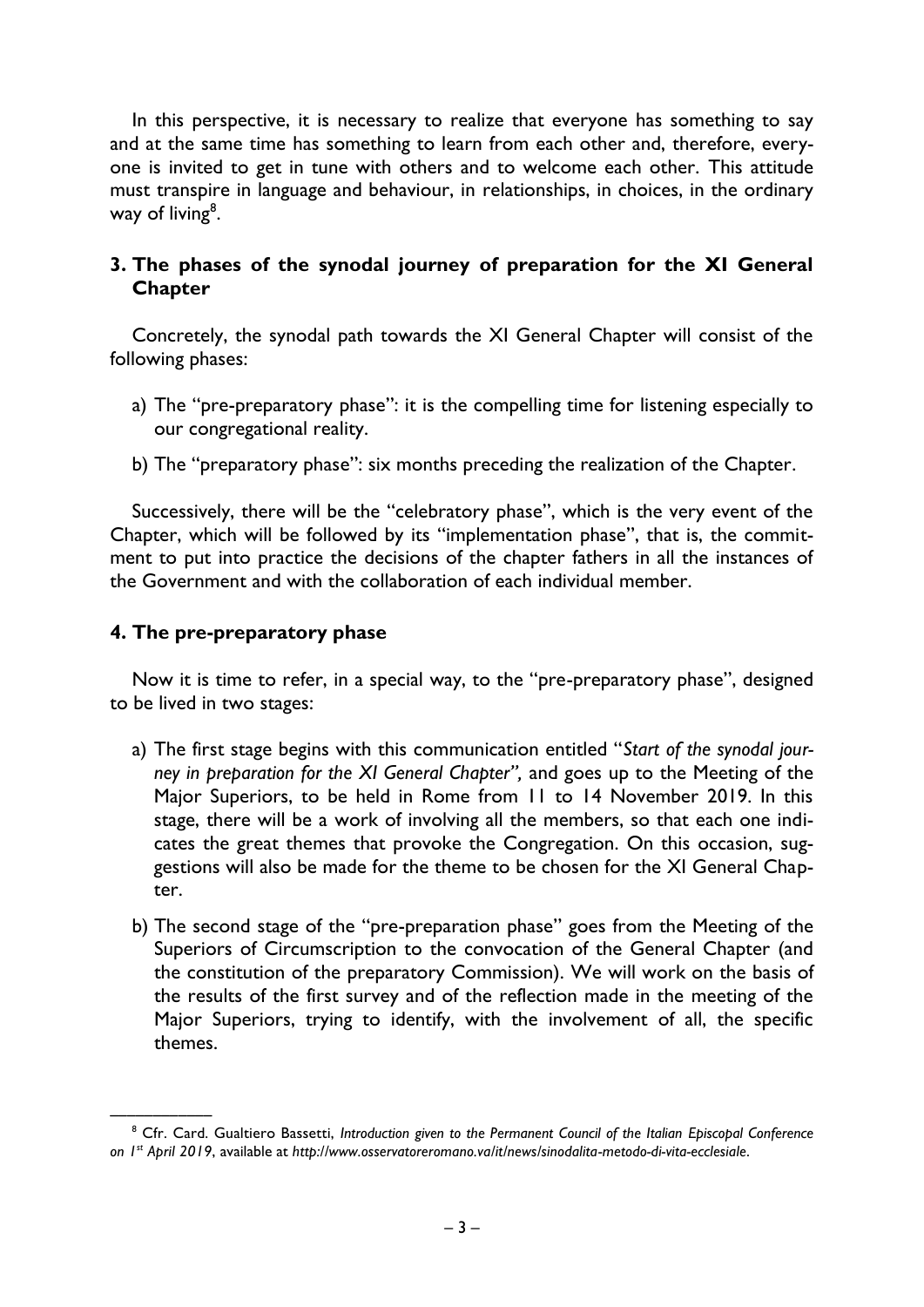### **5. The Convocation of the XI General Chapter**

As our norms foresee, six months before the beginning of the General Chapter, its convocation will be officially made (see Const. Art. 213). «*Besides noting the date and place of celebration the letter is to set out the list of participants by right, the norms for the election of delegates and the prayers prescribed for the favourable outcome of the chapter*» (Const. Art. 213.1). On this occasion, the "Preparatory Commission" will be appointed (see Const. Art. 213.2) and the time will be opened for the celebration of the provincial Chapters and regional Assemblies in preparation for the General Chapter.

#### **6. The Commission for the pre-preparatory phase**

After having listened to the General Council, I appointed the following members to constitute the pre-preparatory Commission: Father **Vito Fracchiolla** (Coordinator), Father **Celso Godilano**, Brother **Darlei Zanon**, Father **Francis Dalmet**, Father **Rafael Espino Guzmán**, Father **Luigi Giovannini** and Brother **Marcello Sannai**. A "Methodologist" will also be added to this Commission.

-.-.-.-.-.-.-.

Dear brothers, let us begin this "synodal journey" aware of the need for an ever greater openness to the Holy Spirit, which is our first guide. In this sense, even if we already have some predefined proposals, we cannot close ourselves to the possible novelties that may appear in an itinerary that demands continuous discernment.

As Pope Francis explains: «*Discernment is not an advertising slogan, it is not an organizational technique, or a fad of this pontificate, but an interior attitude rooted in an act of faith. Discernment is the method and at the same time the goal we set ourselves: it is based on the conviction that God is at work in world history, in life's events, in the people I meet and who speak to me. For this reason, we are called to listen to what the Spirit suggests to us, with methods and in paths that are often unpredictable*» 9 .

This journey, of course, is not easy and requires the effort of all. Indeed, «*as a process, experienced in the tension between proceeding and being together, synodality is also laborious. It requires evangelical spirituality and ecclesial belonging, continuous formation, availability to accompaniment, creativity*» 10 . On this journey, the celebration of the Eucharist, the meditation on the Word and the Eucharistic Visit become privileged moments to listen to the voice of the Lord, in order to reinvigorate strength and strengthen communion.

We can make synodality a method of life and also of governance of our circumscriptions and individual communities. If these bodies, in fact, would function, com-

<sup>––––––––––––</sup>  $^9$  Address of Pope Francis at the beginning of the Synod dedicated to young people, 3 October 2018.

<sup>10</sup> Card. Gualtiero Bassetti, *Introduction*, op. cit.